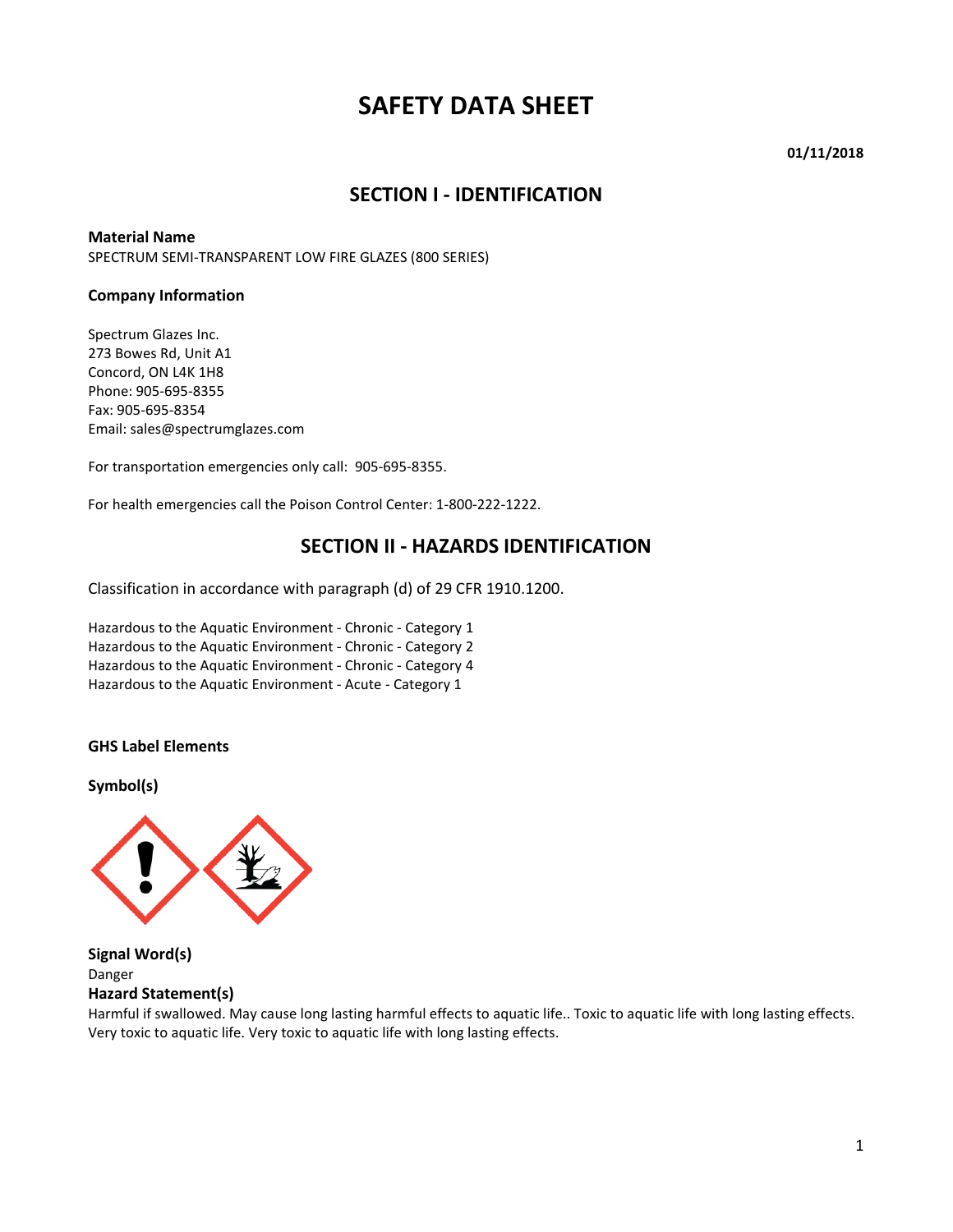#### **Precautionary Statement(s)**

#### **Prevention**

Do not handle until all safety precautions have been read and understood. Do not breath dust/fume/gas/mist/vapours/spray. Wash hands thoroughly after handling. Do not eat, drink, or smoke when using this product. Contaminated work clothing should not be allowed out of the workplace. Avoid release to the environment. Wear protective gloves/protective clothing/eye protection/face protection.

#### **Response**

Call a POISON CENTER/doctor if you feel unwell. Get medical advice/attention. Get medical advice/attention if you feel unwell. Rinse mouth. Wash contaminated clothing before reuse. Collect spillage. IF SWALLOWED: Immediately call a POISON CENTER/doctor. IF ON SKIN: Wash with plenty of water. If exposed or concerned: Get medical advice/attention. If skin irritation or rash occurs: Get medical advice/attention.

## **SECTION III - COMPOSITION / INFORMATION ON HAZARDOUS INGREDIENTS**

| N/A                    | 4.11040 | N       |   |
|------------------------|---------|---------|---|
| 1314-13-2<br>7440-50-8 | 1.00    | 3.54600 | N |

### **SECTION IV - FIRST AID MEASURES**

FIRST AID MEASURE: If swallowed, get prompt medical attention.

### **SECTION V - FIRE FIGHTING MEASURES**

FLASH POINT (METHOD): N/A EXPOSION LIMITS IN AIR (% BY VOLUME): NOT EXPOLSIVE EXTINGUISHING MEDIA: NO SPECIAL METHOD REQUIRED FIRE FIGHTING PROCEDURES: NO SPECIAL FIRE FIGHTING PROCEDURES REQUIRED UNUSUAL FIRE \$ EXPLOSION HAZARDS: NOT COMBUSTIBLE

## **SECTION VI - ACCIDENTAL RELEASE MEASURES**

STEPS TO BE TAKEN IN CASE A MATERIAL IS SPILLED: Clean up in accordance with all applicable regulations. Absorb spillage with non-combustible, absorbent material. For waste disposal see Section XIII.

### **SECTION VII - HANDLING AND STORAGE**

PRECAUTIONS TO BE TAKEN DURING HANDLING AND STORAGE: Good industrial hygiene practice requires that exposure be maintained below the TLV. This is preferably achieved through the provision of adequate ventilation. When exposure cannot be adequately controlled in this way, personal respiratory protection should be employed.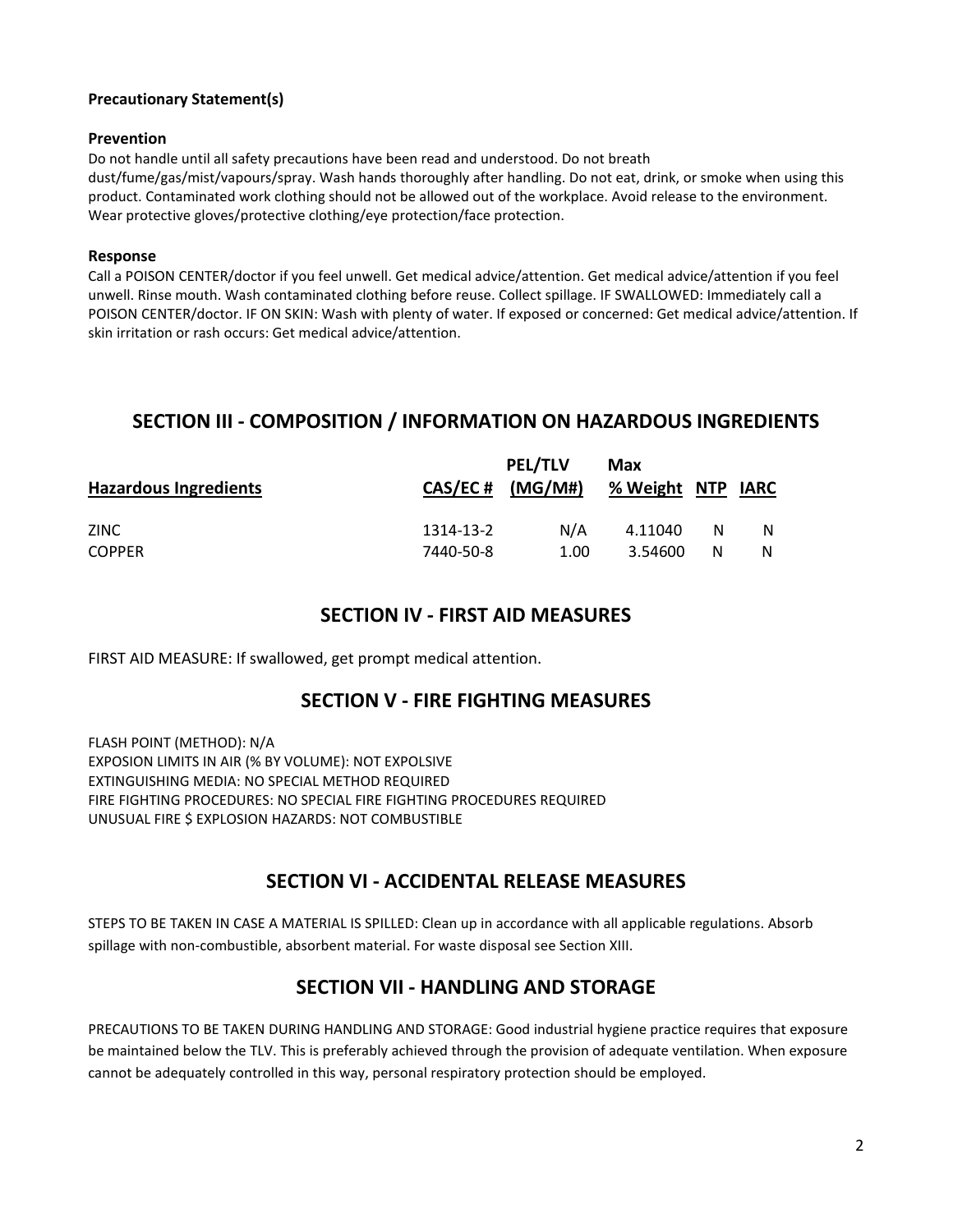## **SECTION VIII - EXPOSURE CONTROLS / PERSONAL PROTECTION**

RESPIRATORY PROTECTION AND SPECIAL VENTILATION REQUIREMENTS: Use a locally exhausting hood appropriate for the operation. Use with ventilation adequate to keep exposure within published exposure limits (SEE SECTION III). Use NIOSH certified mask for dusts or mists if exposure levels exceed published exposure limits (SEE SECTION III).

OTHER PROTECTIVE EQUIPMENT (GLOVES, GOGGLES, ETC.): None required.

WORK/HYGIENE PRACTICES: Avoid prolonged contact with skin. Wash hands immediately after use. When using do not eat, drink, or smoke.

ENGINEERING CONTROLS: Keep in original container. NOT FOR USE IN HEALTH CARE FACILITIES. KEEP OUT OF REACH OF CHILDREN.

### **SECTION IX - PHYSICAL AND CHEMICAL PROPERTIES**

BOILING POINT: N/A and a metal of the metal of the MELTING POINT: N/A VAPOUR PRESSURE: N/A SPECIFIC VAPOUR DENSITY SPECIFIC GRAVITY: N/A

SOLUBILITY IN WATER: N/A **REACTIVITY IN WATER: NON-REACTIVE** 

### **SECTION X - STABILITY AND REACTIVITY**

HAZARDOUS POLYMERIZATION PRODUCTS: N/A STABILITY (STABLE CONDITIONS TO AVOID): N/A INCOMPATIBILITY (MATERIALS TO AVOID): N/A HAZARDOUS DECOMPOSITION PRODUCTS: N/A

## **SECTION XI - TOXOLOGICAL INFORMATION**

ACUTE EFFECTS ASSOCIATED WITH USE OF THIS MATERIAL: EXPOSURE MAY CAUSE ACUTE OR DELAYEDDAMAGE TO THE LUNGS. MAY BE HARMFUL BY BREATHING DUSTS OR MISTS. MAY BE HARMFUL IF SWALLOWED. CONTACT MAY RESULT IN REDNESS OR PAIN IN THE EYES. EXPOSURE MAY RESULT IN SHORTNESS OF BREATH, CHEST PAIN, CHEST TIGHTNESS, WHEEZING AND A COUGH.

The summated LD50 is 566.6 mg/kg.

The summated LC50 is 32924 mg/cubic meter.

This product is considered to be a known or suspected human carcinogen by NTP, IARC, or OSHA (see SECTION III).

## **SECTION XII - ECOLOGICAL INFORMATION**

#### **Aquatic Hazard Statement(s)**

Toxic to aquatic life with log lasting effects. Mau cause long lasting harmful effects to aquatic life. Very toxic to aquatic life. Very toxic to aquatic life with log lasting effects.

## **SECTION XIII - DISPOSAL CONSIDERATIONS**

RCRA HAZARD CLASS (40 CFR 261): THIS PRODUCT IS NOT CLASSIFIED AS A HAZARDOUS WASTE. WASTE DISPOSAL METHOD: DISPOSE OF IN ACCORDANCE FEDERAL, STATE, AND LOCAL REGULATIONS.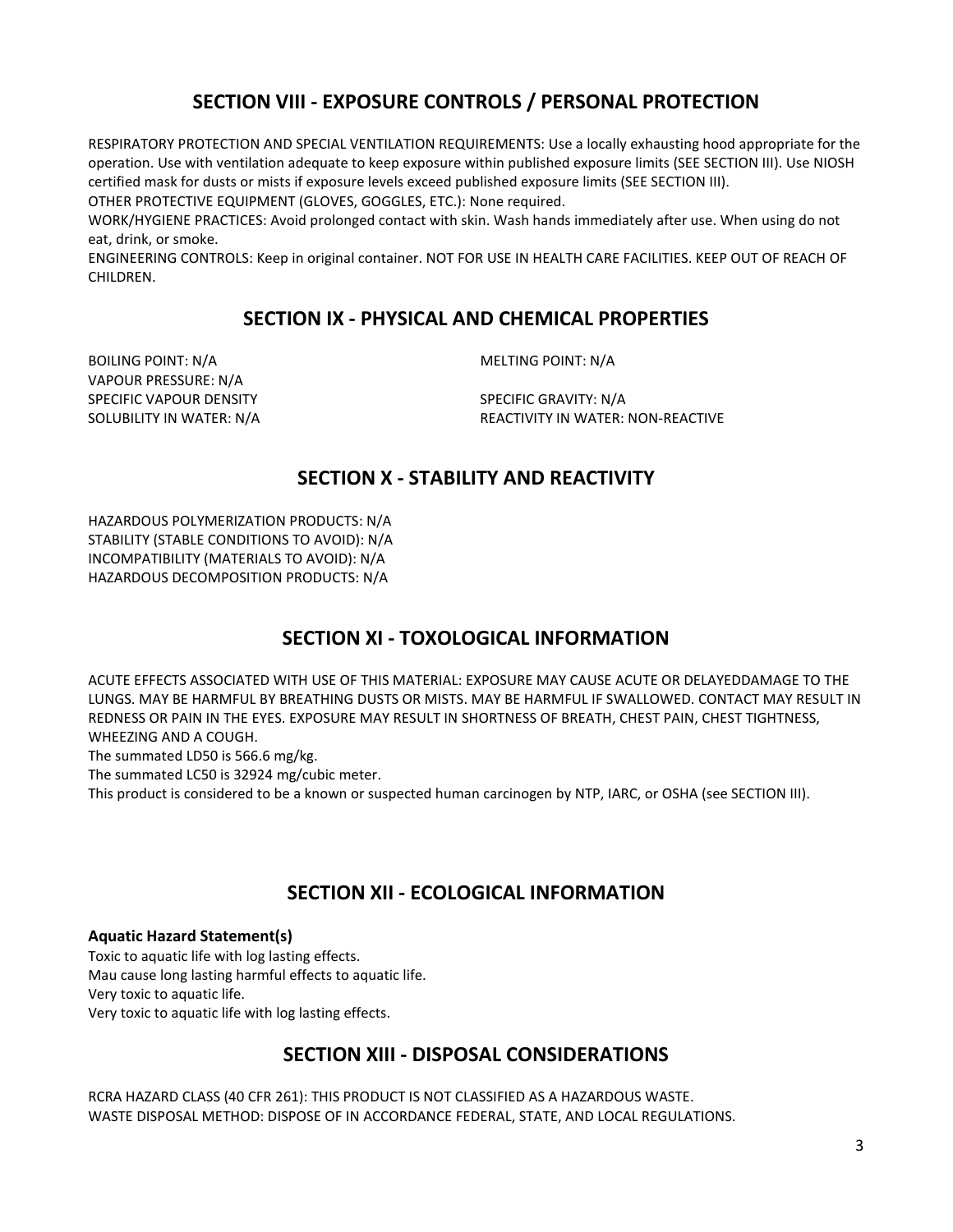## **SECTION XIV - TRANSPORTATION INFORMATION**

U.S.DOT (49 CFR 172.101): THIS IS NOT A HAZARDOUS MATERIAL AS CLASSIFIED BY CFR 172.101.

## **SECTION XV - REGULATORY INFORMATION**

CONTENTS OF THIS SDS COMPLY WITH OSHA HAZARD COMMUNICATION STANDARD 29 CFR 1910.1200.

EPA SARA TITLE III CHEMICAL LISTINGS: SECTION 302.4 EXTREMELY HAZARDOUS SUBSTANCES (40 CFR 355): **NONE** 

SECTION 313 TOXIC CHEMICALS (40 CFR 372): NONE

INTERNATIONAL REGULATIONS

CANADIAN WHMIS: THIS PRODUCT IS A CONTROLLED PRODUCT UNDER CANADA'S WORKPLACE HAZARDOUS MATERIALS INFORMATION SYSTEM. IT CONTAINS THE FOLLOWING TOXIC OR HIGHLY TOXIC MATERIALS: NONE

SUPPLEMENTAL STATE COMPLIANCE INFORMATION:

THIS PRODUCT CONTAINS THE FOLLOWING CHEMICAL(S) LISTED UNDER NEW JERSEY'S RIGHT TO KNOW PROGRAM: NONE

THIS PRODUCT CONTAINS THE FOLLOWING CHEMICAL(S) REQUIRING NOTIFICATIOJN TO THE STATE OF WASHINGTON UNDER THEIR CHILDREN'S SAFE PRODUCTS ACT: NONE

THIS PRODUCT CONTAINS THE FOLLOWING CHEMICAL(S) LISTED IN FLORIDA'S TOXIC SUBSTANCE LIST: NONE

THIS PRODUCT CONTAINS THE FOLLOWING CHEMICAL(S) LISTED IN MAINE'S PRIORITY CHEMICAL LIST: NONE

THIS PRODUCT CONTAINS THE FOLLOWING CHEMICAL(S) CONSIDERED BY VERMONT AS BEING OF VERY HIGH CONERN TO  $CHII$  DREN $\cdot$ NONE

THIS PRODUCT CONTAINS THE FOLLOWING CHEMICAL(S) LISTED IN MASSACHUSETTS' HAZARDOUS SUBSTANCE LIST: NONE

THIS PRODUCT CONTAINS THE FOLLOWING CHEMICAL(S) LISTED IN MICHIGAN'S CRITICAL MATERIALS REGISTER: NONE

THIS PRODUCT CONTAINS THE FOLLOWING CHEMICAL(S) LISTED ON MINNESOTA'S HAZARDOUS SUBSTANCES LIST: NONE

THIS PRODUCT CONTAINS THE FOLLOWING CHEMICAL(S) LISTED IN PENNSYLVANIA'S HAZARDOUS SUBSTANCES LIST: NONE